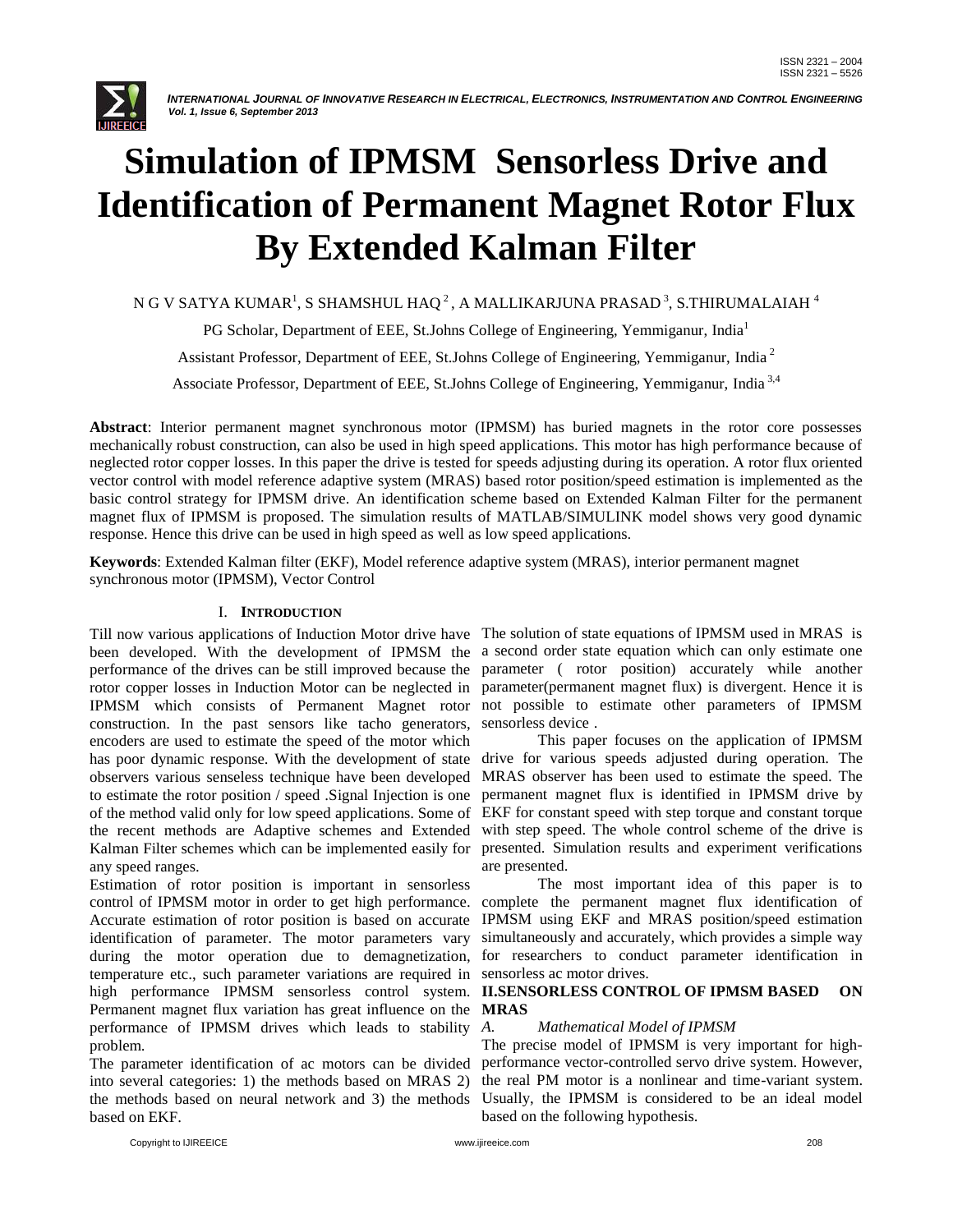

1) Three phase stator windings are symmetrical.

2) Slot effect is neglected, and the back EMF is sinusoidal.

3) Saturation, eddy currents, and hysteresis losses are neglected.

4) There is no damping on the rotor.

With these assumptions, the stator voltage and flux equations of the IPMSM in the rotating d−q frame in high (1) can be rewritten as follows speed range are given by

$$
u_{d} = \mathbf{R} i_{d} + \mathbf{L} \frac{di_{d}}{dt} - \omega L_{q} i_{q}
$$
  

$$
u_{q} = \mathbf{R} i_{q} + \mathbf{L} \frac{di_{q}}{dt} + \omega L_{d} i_{d} + \omega \psi_{r}
$$
 (1)

$$
\psi_a = L_d i_d + \psi_r \n\psi_q = L_q i_q
$$
\n(2)

Where

 $u_d$ ,  $u_q$  are the stator voltages

 $i_d$ ,  $i_d$  are the stator currents

R is the stator resistance

 $L_d$ ,  $L_q$  are the d−q axis stator inductances

 $\psi_d$ , $\psi_q$  are the d−q-axis stator magnetic flux,

 $\omega$  is the electrical rotor speed, and  $\psi_r$  is the rotor flux. The electro-mechanical torque is

The electron-internal torque is  
\n
$$
T_e = P[\psi_r i_d + (L_d - L_q) i_d i_q]
$$
\nThe mechanical equations of the IPMSM drive is described

as

$$
J\frac{d\omega}{dt} = P[T_e - T_L - B\frac{\omega}{P}]
$$
 (4)

Where J and B are the inertia and friction coefficient of the motor respectively Te and  $T_L$  are the electromagnetic torque and load torque respectively P is the number of pole pairs.

The aforementioned d−q model is usually used for a highperformance PMSM drive. However, this d−q model cannot be utilized directly in the position sensorless system because the estimation error of rotor position is not taken into The adaptation mechanism uses the rotor speed as the estimation error of rotor position is not taken into The adaptation mechanism uses the rotor speed as the account. The mathematical model of IPMSM in the corrective information to obtain the adjustable parameter estimated rotating γ−δ frame, considering the lag theta θ<sub>e</sub> current error between two models in order to drive the from the conventional d−q reference frame as shown in current error to zero. Then the estimated value can be Fig. 1, Since effects due to saliency is ignored in this paper, considered as a correct speed. The process of speed which means that the IPMSM model in the rotating d−q estimation can be described as follows frame is employed to estimate the rotor position and speed.



Fig.1 Stator and Rotor Reference Frame Diagram of IPMSM

#### *B. Principle of the MRAS Control Scheme*

As the rotor speed  $\omega$  is included in the current equations, the current model of the IPMSM is employed as the adjustable where  $w = (\hat{A} - A)\hat{x}$ ; by choosing D=I, then  $v=Ie=e$ .

Copyright to IJIREEICE www.ijireeice.com 209

model and the real motor is considered as the reference model. Both of these two models have the outputs  $i_d$  and  $i_q$ . According to the difference between the outputs of the two models, through a certain adaptive mechanism the estimated value of the rotor speed can be obtained. Then the rotor position can be obtained by integrating the speed. Equation

$$
L_d \frac{di_d}{dt} = -Ri_d + \omega L_q i_q + u_d
$$
  
\n
$$
L_q \frac{di_q}{dt} = -Ri_q - \omega L_d i_d - \omega \psi_r + u_q
$$
 (5)

The d–q-axis currents  $i_d$  and  $i_q$  are the state variables of the current model of the IPMSM, which is described by (5). Rewrite (5) into matrix form as follows:

$$
\frac{d}{dt} \begin{bmatrix} i_d + \frac{\psi_r}{L_d} \\ i_q \end{bmatrix} = \begin{bmatrix} \frac{-R}{L_d} & \omega \frac{L_q}{L_d} \\ -\omega \frac{L_q}{L_q} & \frac{-R}{L_q} \end{bmatrix} \begin{bmatrix} i_d + \frac{\psi_r}{L_d} \\ i_q \end{bmatrix} + \begin{bmatrix} \frac{u_d}{L_d} + \frac{R\Psi_r}{L_d} \\ \frac{u_q}{L_q} \end{bmatrix}
$$
(6)

For the convenience of stability analysis, the speed  $\omega$  has been confined to the system matrix

$$
A = \begin{bmatrix} \frac{-R}{L_d} & \omega \frac{L_q}{L_d} \\ -\omega \frac{L_d}{L_q} & \frac{-R}{L_q} \end{bmatrix}
$$
 (7)

 $\sigma$  To be simplified, define

$$
x = \begin{bmatrix} x_1 \\ x_2 \end{bmatrix} = \begin{bmatrix} i_d + \frac{\psi_r}{L_d} \\ i_q \end{bmatrix}
$$
 (8)

$$
u = \begin{bmatrix} u_1 \\ u_2 \end{bmatrix} = \begin{bmatrix} \frac{u_d}{L_d} + \frac{R\psi_r}{L_d} \\ \frac{u_q}{L_q} \end{bmatrix}
$$
 (9)

Then, the reference model can be rewritten as

$$
\frac{d}{dt}x = Ax + u \tag{10}
$$

$$
\frac{d}{dt} \begin{bmatrix} \hat{x}_1 \\ \hat{x}_2 \end{bmatrix} = \begin{bmatrix} \frac{-R}{L_d} & \hat{\omega} \frac{L_q}{L_d} \\ -\hat{\omega} \frac{L_d}{L_q} & \frac{-R}{L_q} \end{bmatrix} \begin{bmatrix} \hat{x}_1 \\ \hat{x}_2 \end{bmatrix} + \begin{bmatrix} \hat{u}_1 \\ \hat{u}_2 \end{bmatrix}
$$
(11)

Where  $\hat{\omega}$  is to be estimated; (11) can be simplified as follows:

$$
\frac{d}{dt}\hat{x} = A\hat{x} + \hat{u} \tag{12}
$$

The error of the state variables is

$$
e=x-\hat{x}
$$

According to (10) and (11), the estimation equation can be written as

$$
\frac{d}{dt}e = Ae - Iw
$$
  

$$
v = De
$$
 (13)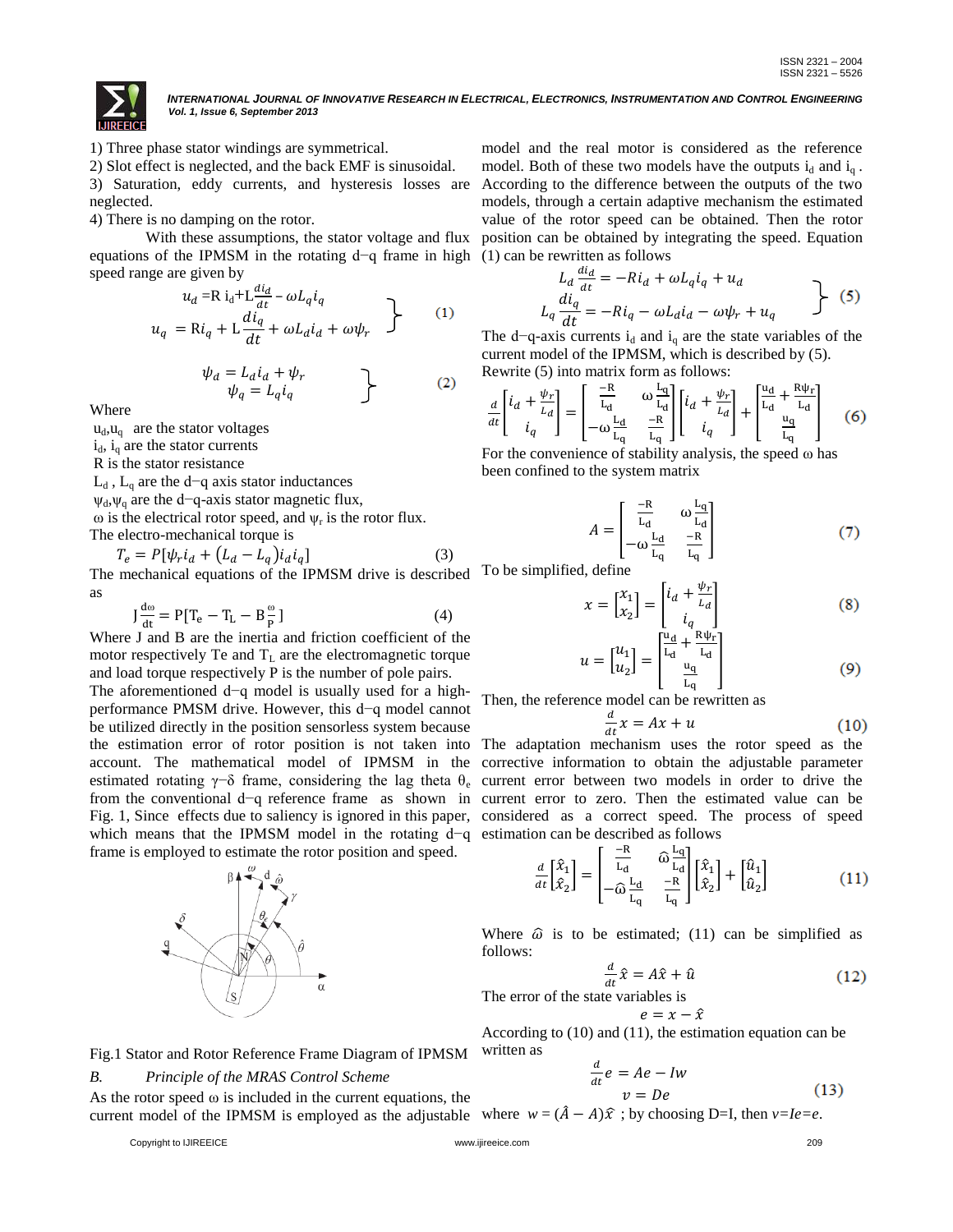

d

According to the Popov hyper stability theory, if 1) H(s)= $\overline{D}$ (sI−A)<sup>-1</sup> is a strictly positive matrix, 2) η $(0,t_0)=\int_0^t$ <sup>•*t*0</sup> *v*<sup>T</sup> ω dt ≥ −γ<sub>0</sub><sup>2</sup>, ∀t<sub>0</sub>≥0, where γ<sub>0</sub><sup>2</sup> is a limited positive number, then  $\lim_{t\to\infty} e(t)=0$ . The model adaptive reference system will be stable. Finally, the equation of  $\hat{\omega}$  can be achieved as

$$
\hat{\omega} = \int_0^t k_1 \left[ x_1 \hat{x}_2 - x_2 \hat{x}_1 \right] d\tau + k_2 \left[ x_1 \hat{x}_2 - x_2 \hat{x}_1 \right] + \hat{\omega}(0) \tag{14}
$$

Where  $k_1, k_2 \geq 0$ , Replace x with i

$$
\widehat{\omega} = \int_0^t k_1 \left[ i_d \widehat{\iota}_q - i_q \widehat{\iota}_d - \frac{\psi_r}{L_d} (i_q - \widehat{\iota}_q) \right] d\tau
$$

$$
+ k_2 \left[ i_d \widehat{\iota}_q - i_q \widehat{\iota}_d - \frac{\psi_r}{L_d} (i_q - \widehat{\iota}_q) \right] + \widehat{\omega}(0) \tag{15}
$$

In the above equation  $\hat{\iota}_d$  and  $\hat{\iota}_q$  can be calculated through the adjustable model ,id and iq can be obtained by the transformation of the measured stator currents and  $\psi_r$  here is treated as a constant input.

The rotor position can be obtained by integrating the estimated speed

$$
\hat{\theta} = \int_0^t \hat{\omega} \, d\,\tau \tag{16}
$$

The MRAS scheme is illustrated in Fig. 2. The inputs of the speed and position estimation block are the voltages and currents of the real motor, and the outputs are the estimated speed and position



Fig 2. Block diagram of control scheme of MRAS *C. Multiparameter Identification Using MRAS* Equation (11) can be written as

$$
\frac{d}{dt} \begin{bmatrix} \hat{\iota}_d \\ \hat{\iota}_q \end{bmatrix} = \begin{bmatrix} \frac{-\hat{\mathbf{R}}_S}{\mathbf{L}_d} & \omega \frac{\mathbf{L}_q}{\mathbf{L}_d} \\ -\omega \frac{\mathbf{L}_d}{\mathbf{L}_q} & \frac{-\hat{\mathbf{R}}_S}{\mathbf{L}_q} \end{bmatrix} \begin{bmatrix} \hat{\iota}_d \\ \hat{\iota}_q \end{bmatrix} + \begin{bmatrix} \frac{1}{\mathbf{L}_d} & 0 \\ 0 & \frac{1}{\mathbf{L}_q} \end{bmatrix} \begin{bmatrix} \hat{\mathbf{u}}_d \\ \hat{\mathbf{u}}_q \end{bmatrix} + \begin{bmatrix} 0 \\ -\psi_r \\ \frac{\psi_r}{\mathbf{L}_q} \end{bmatrix} \omega \quad (17)
$$

It can be written as

Copyright to IJIREEICE www.ijireeice.com 210

$$
\frac{1}{\text{Where}}
$$

$$
\hat{A} = \begin{bmatrix} \frac{-\hat{R}_s}{L_d} & \omega \frac{L_q}{L_d} \\ -\omega \frac{L_d}{L_q} & \frac{-\hat{R}_s}{L_q} \end{bmatrix}; \quad B = \begin{bmatrix} \frac{1}{L_d} & 0 \\ 0 & \frac{1}{L_q} \end{bmatrix}; \quad \hat{C} = \begin{bmatrix} 0 \\ -\psi_r \\ \hline \psi_r \end{bmatrix}
$$

$$
\hat{\iota} = \begin{bmatrix} \hat{\iota}_d \\ \hat{\iota}_q \end{bmatrix}; u = \begin{bmatrix} u_d \\ u_q \end{bmatrix}
$$

 $\frac{d}{dt}\hat{\iota} = \hat{A}\hat{x} + Bu + \hat{C}\omega$  (18)

With the similar definition of state variable errors and Popov hyper stability theory the magnetic flux would be

$$
\hat{\psi}_r = \hat{\psi}_r(0) + \frac{1}{L_q} \left[ k_1 \int_0^t \left[ (i_q - \hat{\iota}_q) \omega \right] d\tau + k_2 \left[ (i_q - \hat{\iota}_q) \omega \right] \right]
$$
(19)

# **III. MULTIPARAMETER ESTIMATION ISSUES OF MRAS**

Multiparameter identification using model reference adaptive technique has been researched and it is cleared that when the identifications of rotor speed and permanent magnet flux are conducted at the same time by using MRAS, the coupling of two parameters exists and cannot be avoided. Simulations about identifications of such two parameters at the same time by MRAS are researched. It is clear from the identification results that both rotor speed and permanent magnet flux are probably not convergent so that the motor cannot operate stably due to inaccurate identified value of the permanent magnet flux. Therefore, it is surely difficult to realize this simultaneous multiparameter identification only by MRAS. A proper way to achieve multiparameter identification is to carry out rotor speed/position estimation by using MRAS and identify permanent magnet flux by using EKF.

#### **IV. ONLINEIDENTIFICATION OF PERMANENT MAGNET FLUX BASED ON EKF**

In the PMSM control system, rotor flux linkage generated by rotor permanent magnet is one of the key parameters. In the full order or reduced order observer, rotor flux linkage is treated as a constant parameter or a constant input.

However, in applications the rotor flux linkage varies in a very wide range under different operating conditions such as temperature rise and saturations. Incorrect control method and rough operating condition may cause magnet demagnetization so the permanent magnet flux identification for IPMSM is very significant, particularly in speed sensorless control system.

#### *A. Brief Introduction to EKF*

The Kalman filter is a least square estimator, which can be extended to a nonlinear system as named EKF. Its main feature is the recursive processing of the noise measurement risk. The system state-space model and its discrete measurements are described as follows:

$$
\dot{x}(t) = f[x(t)] + Bu(t) + \sigma(t) \n y(t_k) = h[x(t_k)] + \mu(t_k)
$$
\n(20)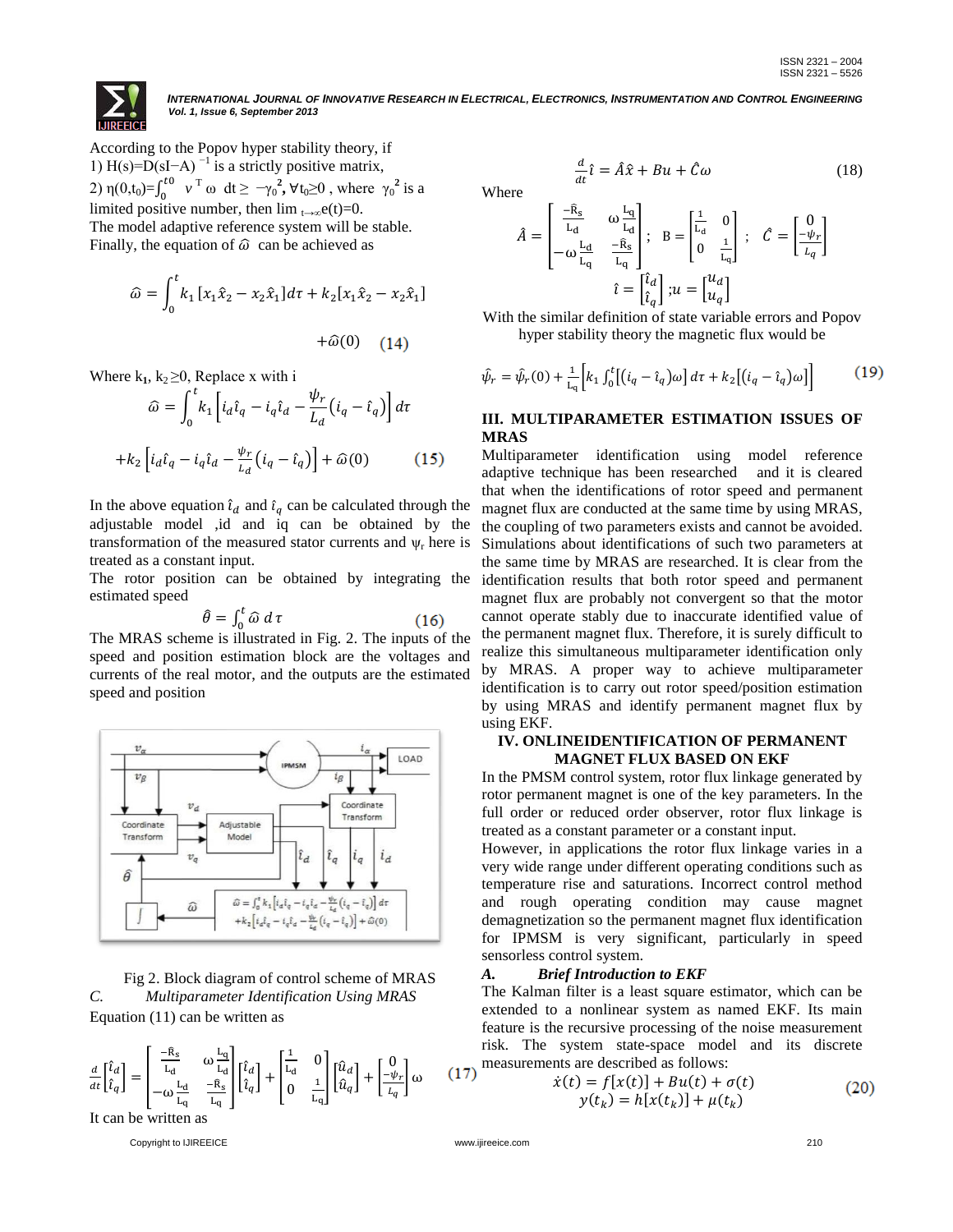

Where  $\sigma(t)$  and  $\mu(t_k)$ are zero-mean white Gaussian noises with Covariance  $Q(t)$  and  $R(t_k)$  respectively and independent from the system state x and  $t_k$ .  $u(t)$  is the deterministic input vector.

#### *B. IPMSM Model Based on EKF*

In this paper, the sensorless control system of IPMSM is considered. The amplitude and phase angle of permanent magnet flux vector may change with different operation conditions as shown in Fig. 3 so that (5) can be rewritten as follows:

$$
\begin{array}{l}\n\frac{di_d}{dt} = -\frac{Ri_d}{L_d} + \frac{\omega L_q i_q}{L_d} + \hat{\omega} \frac{\psi_{rq}}{L_d} + \frac{u_d}{L_d} \\
\frac{di_q}{dt} = -\frac{Ri_q}{L_q} + \frac{\hat{\omega} L_d i_d}{L_q} + \omega \frac{\psi_{rd}}{L_q} + \frac{u_q}{L_q}\n\end{array} \n\tag{21}
$$

In order to observe the rotor flux linkage, the rotor flux linkage is chosen as one state variable. Because the rotor flux linkage cannot change sharply, its deviation is set to zero





$$
x = \begin{bmatrix} i_d & i_q & \psi_{rd} & \psi_{rq} \end{bmatrix}^T
$$
  
\n
$$
u = [u_d/L_d & u_q/L_q]^T
$$
  
\n
$$
y = [i_d & i_q]^T
$$
 (23)

The system and output measurements are

$$
\dot{\mathbf{x}} = \begin{bmatrix} \frac{-R}{L_d} & \hat{\omega} \frac{L_q}{L_d} & 0 & \frac{\hat{\omega}}{L_d} \\ -\hat{\omega} \frac{L_d}{L_q} & \frac{-R}{L_q} & -\frac{\hat{\omega}}{L_q} & 0 \\ 0 & 0 & 0 & 0 \\ 0 & 0 & 0 & 0 \end{bmatrix} \mathbf{x} + \begin{bmatrix} 1 & 0 \\ 0 & 1 \\ 0 & 0 \end{bmatrix} \mathbf{u} \quad (24)
$$

$$
\mathbf{y} = \begin{bmatrix} 1 & 0 & 0 & 0 \\ 0 & 1 & 0 & 0 \end{bmatrix} \mathbf{x} \qquad (25)
$$

The estimated rotor electrical speed  $\hat{\omega}$  and position  $\hat{\theta}$  are obtained from (14) and (15) by MRAS method. It is shown that the rotor flux linkage observer is a fourth-order linear system. After choosing  $[\mathbf{i}_d \ \mathbf{i}_q \ \mathbf{\psi}_{rd} \ \mathbf{\psi}_{rq}]^T$  as the state variable and  $[i_d \ i_q]$ <sup>T</sup> as the output, the proposed system is linear to the input and the output

#### **V. SYSTEM CONTROL STRATEGY**

The control diagram of the sensorless IPMSM drive system by using the proposed EKF-based permanent magnet flux identification is shown in Fig. 5. Conventional vector control is employed as the basic control strategy for IPMSM drives. The reference voltage vector is obtained by current proportional integral regulators. As shown in Fig. 5, "space vector pulse width modulation (SVPWM)" module realizes SVPWM or over modulation algorithms according to the amplitude of the reference voltage vector. "Sampling" module detects motor currents. "EKF" module calculates permanent magnet flux by iterative computations of EKF method, "MRAS" module for rotor position/speed estimation. In this system, rotor position/speed estimation by MRAS and permanent magnet flux identification by EKF are interrelated and interact on each other. The d−q-axis reference voltages, the d−q-axis currents, and the estimated speed by MRAS are used in flux identification.



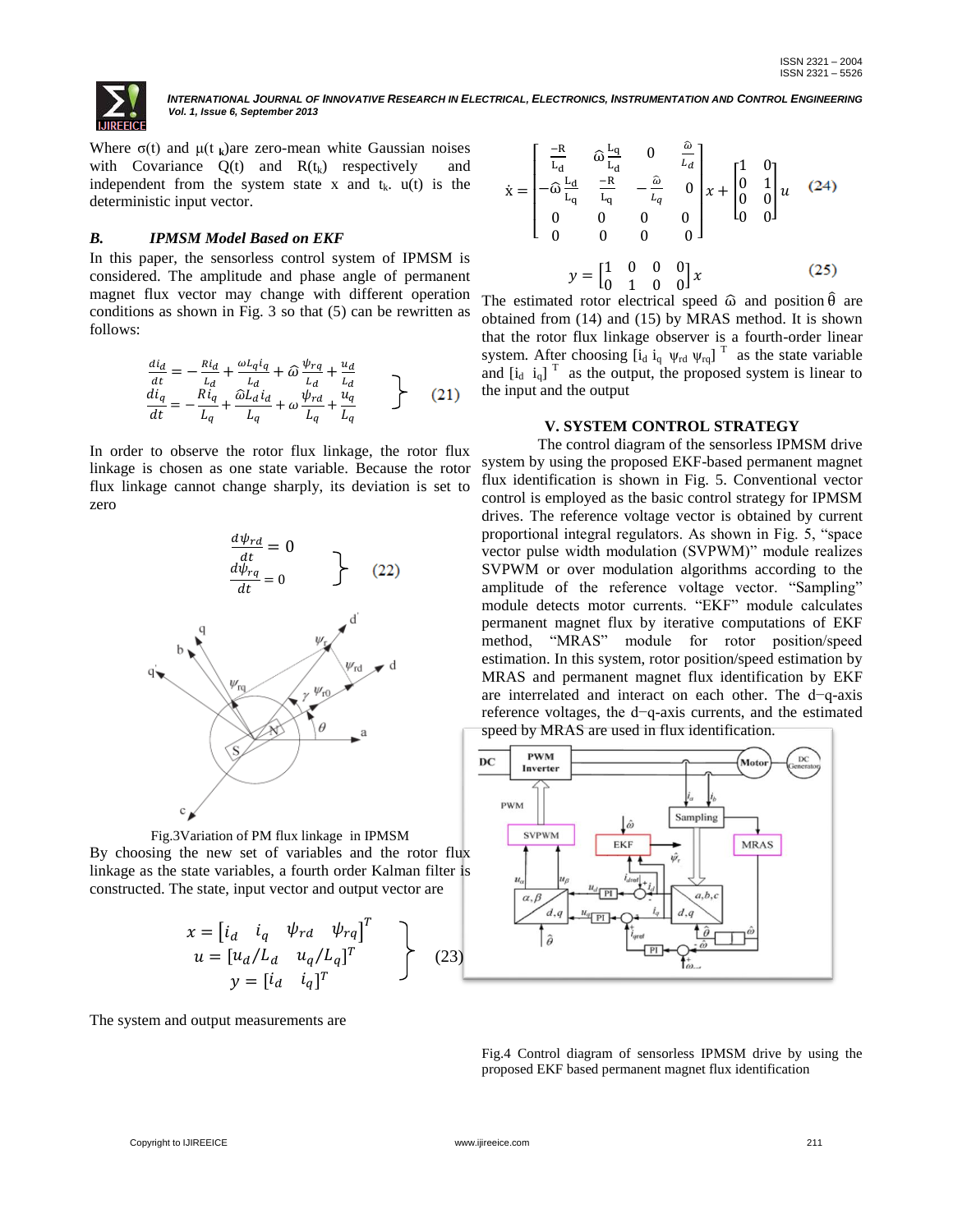



Fig.5 Simulink model of control strategy for IPMSM drive

TABLE I PARAMETERS FOR THE MOTOR AND INVERTER SYSTEMS INSIMUL ATIONS

| <b>Parameter</b>                                   | value                       |
|----------------------------------------------------|-----------------------------|
| d-axis inductance $L_d$                            | 7.418mH                     |
| q-axis inductance $L_{q}$                          | 12.285mH                    |
| Stator resistance R                                | $0.618$ ohm                 |
| Back EMF coefficient KE                            | 0.2256V/(rad/sec)           |
| Pole Pairs                                         | $\mathcal{D}_{\mathcal{L}}$ |
| DC link voltage                                    | 100V                        |
| Maximum allowable current of<br>motor and inverter | 8 A                         |
| Load Torque                                        | $2 N-m$                     |



Fig.6 The MATLAB/SIMULINK model of MRAS control scheme

# **VI. SIMULATION STUDY**

In order to verify the proposed control strategy, a model of pulse width modulation (PWM) inverter-fed IPMSM drive

system is built in MATLAB/SIMULINK platform. Simulation studies are carried out with a 10-kHz control frequency

The parameters of IPMSM used in the simulation are listed in Table I . The influence of the dead time is not taken into account in simulations.

Fig. 5 shows the Simulated Model of IPMSM Sensorless drive for constant torque or constant speed application with MRAS and EKF observers.

Fig.6 shows the MATLAB/SIMULINK model of MRAS control scheme which is the main heart of IPMSM sensorless drive scheme used to identify the speed

Fig 7 shows the simulation results of IPMSM sensor drive control scheme which consists of three phase sinusoidal currents, Electro Magnetic Torque, Electrical Speed, Mechanical Speed and Position of Rotor.

Fig.8 shows the coincidence of Speed of drive with the reference speed.

Fig 9 shows the identified flux by MRAS observer and Extended Kalman Filter.

Based on these results, the IPMSM drive system with EKF based permanent magnet flux identification exhibits very good steady state performance. Simulations are conducted to examine the dynamic performance of the proposed identification scheme in terms of motor speed changes and load torque changes.

Fig.10 shows the identified flux when the motor speed changes from 1300 to 1500 r/min at 0.6 s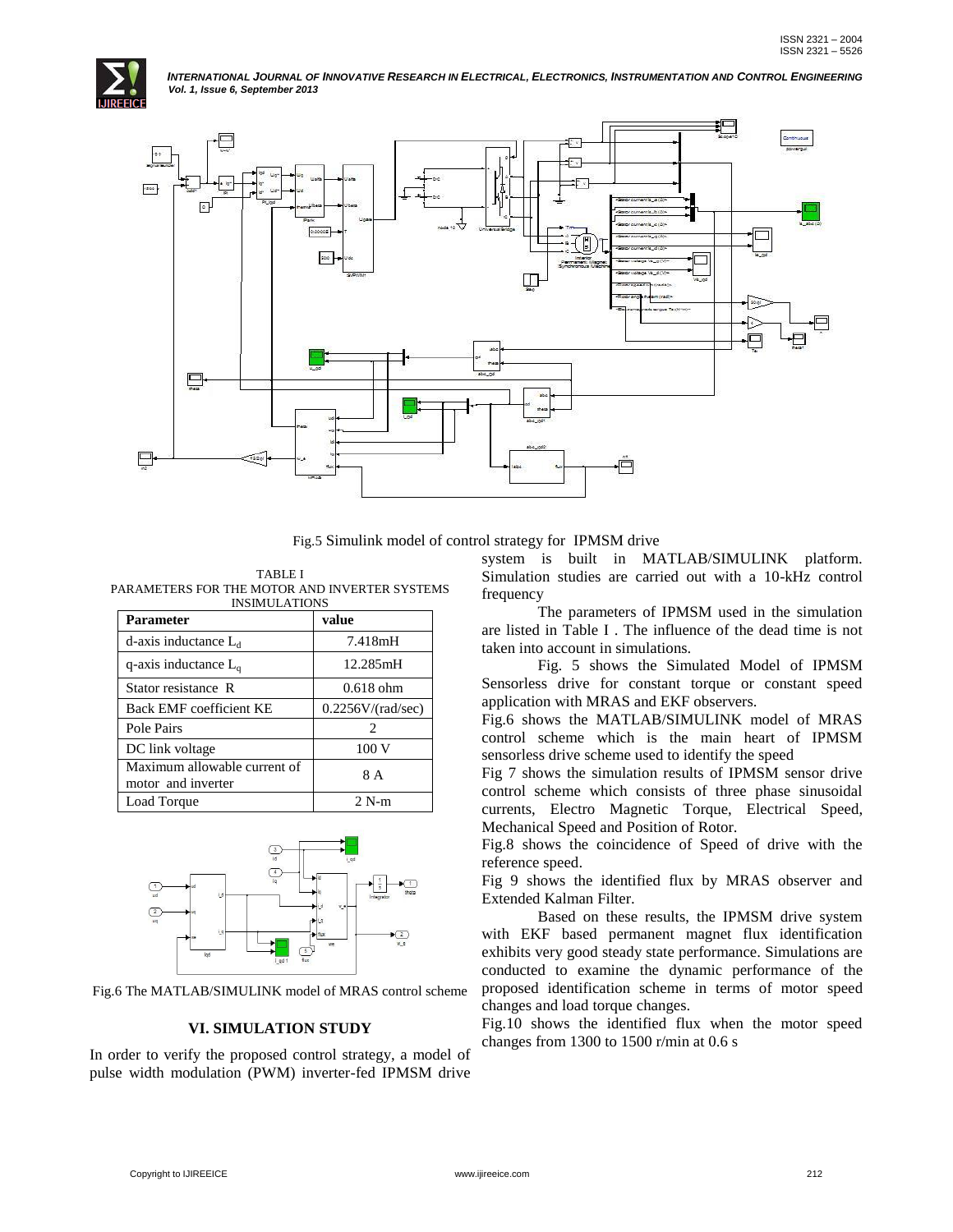

Fig.11 shows the identified flux when the load torque increases from 1.5 to 2 N-m at 0.6 s



Fig.7 Simulation Results of IPMSM Sensor Drive



Fig 8. Identified speed by MRAS



Fig.9 Flux identification by EKF and MRAS observer



Fig.10 Flux identification with motor speed from 1300 to 1500 rpm



Fig.11 Flux identification with motor load torque increases from 1.5 to 2 N-m at 0.6 s

Simulation results show that the identified flux is convergent to its real value even under dynamic conditions. It is proved that the estimation and control of rotor speed by MRAS and the flux identification by EKF are decoupled effectively.